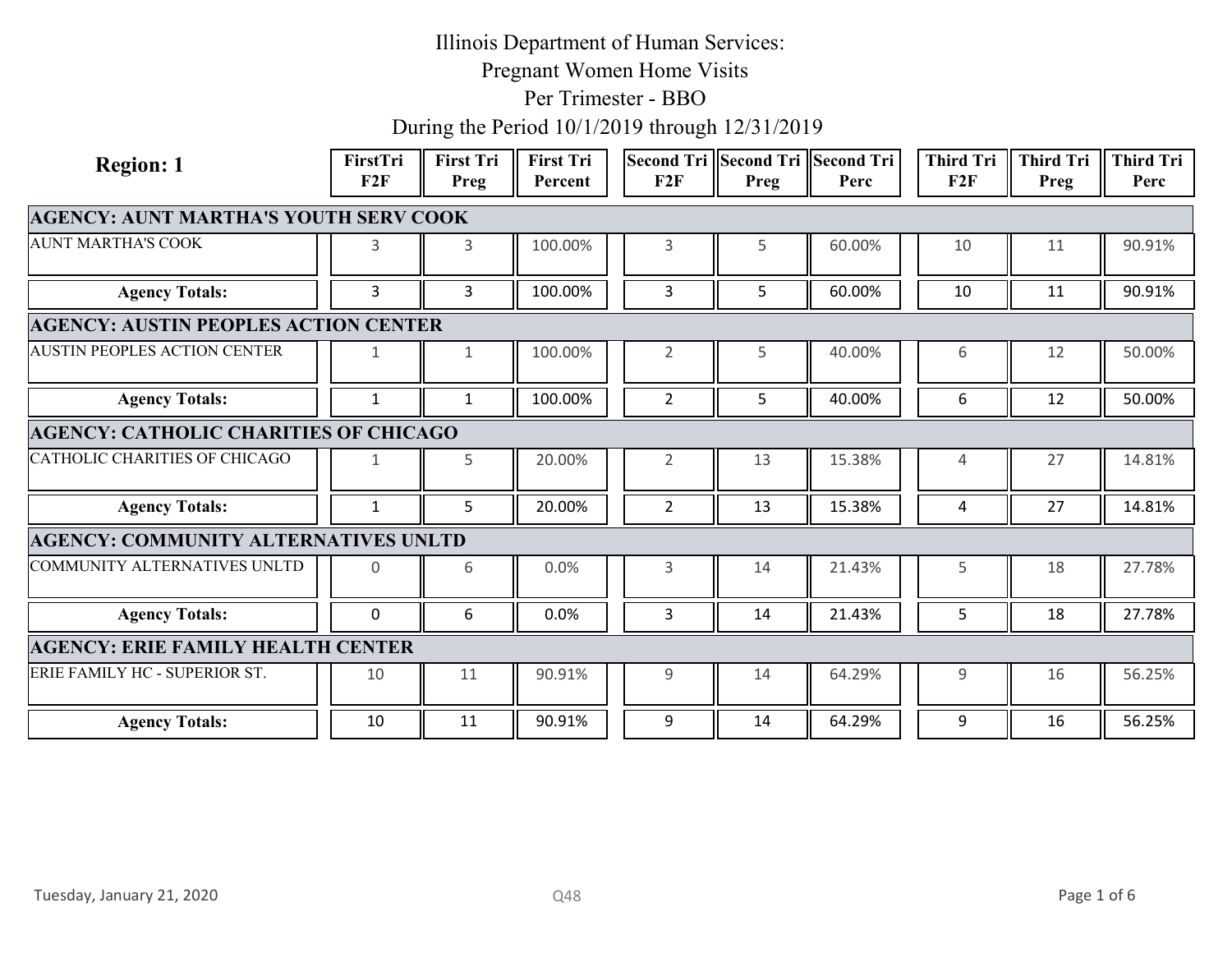Pregnant Women Home Visits

#### Per Trimester - BBO

| <b>Region: 1</b>                              | FirstTri<br>F2F | <b>First Tri</b><br>Preg | <b>First Tri</b><br>Percent | F2F            | Second Tri Second Tri Second Tri<br>Preg | Perc   | <b>Third Tri</b><br>F2F | <b>Third Tri</b><br>Preg | <b>Third Tri</b><br>Perc |
|-----------------------------------------------|-----------------|--------------------------|-----------------------------|----------------|------------------------------------------|--------|-------------------------|--------------------------|--------------------------|
| <b>AGENCY: FIRMAN COMMUNITY SERVICES</b>      |                 |                          |                             |                |                                          |        |                         |                          |                          |
| FIRMAN COMM SRV-ROLLING<br><b>MEADOW</b>      | 3               | 8                        | 37.50%                      | 4              | 13                                       | 30.77% | 10                      | 22                       | 45.45%                   |
| FIRMAN COMMUNITY SERVICES                     | $\mathbf{1}$    | $\mathbf{1}$             | 100.00%                     | $\mathbf 0$    | $\overline{4}$                           | 0.0%   | $\mathsf{3}$            | 9                        | 33.33%                   |
| <b>Agency Totals:</b>                         | 4               | 9                        | 44.44%                      | 4              | 17                                       | 23.53% | 13                      | 31                       | 41.94%                   |
| <b>AGENCY: LAWNDALE CHRISTIAN HC</b>          |                 |                          |                             |                |                                          |        |                         |                          |                          |
| LAWNDALE CHRISTIAN HC                         | $\overline{2}$  | 5                        | 40.00%                      | $\overline{2}$ | 9                                        | 22.22% | $\mathsf{3}$            | 10                       | 30.00%                   |
| <b>Agency Totals:</b>                         | $2^{\circ}$     | 5 <sub>1</sub>           | 40.00%                      | $\overline{2}$ | 9                                        | 22.22% | $\mathbf{3}$            | 10                       | 30.00%                   |
| <b>AGENCY: NEAR NORTH HS - WINFIELD MOODY</b> |                 |                          |                             |                |                                          |        |                         |                          |                          |
| <b>NEAR NORTH HS - KOSTNER</b>                | $\mathsf{O}$    | $\mathbf 0$              | 0.0%                        | $\mathsf{O}$   | 2                                        | 0.0%   | $\mathbf 0$             | 3                        | 0.0%                     |
| <b>Agency Totals:</b>                         | 0               | $\mathbf 0$              | 0.0%                        | $\mathbf 0$    | $\overline{2}$                           | 0.0%   | $\mathsf{O}$            | $\mathbf{3}$             | 0.0%                     |
| <b>AGENCY: SINAI COMMUNITY INSTITUE</b>       |                 |                          |                             |                |                                          |        |                         |                          |                          |
| SINAI CI-KLING                                | $\overline{2}$  | $\mathbf{3}$             | 66.67%                      | 3              | 6                                        | 50.00% | 5                       | 11                       | 45.45%                   |
| <b>Agency Totals:</b>                         | $\overline{2}$  | $\mathbf{3}$             | 66.67%                      | $\overline{3}$ | 6                                        | 50.00% | 5                       | 11                       | 45.45%                   |
| <b>Region Totals:</b>                         | 23              | 43                       | 53.49%                      | 28             | 85                                       | 32.94% | 55                      | 139                      | 39.57%                   |
|                                               |                 |                          |                             |                |                                          |        |                         |                          |                          |
| Tuesday, January 21, 2020                     |                 |                          | Q48                         |                |                                          |        |                         | Page 2 of 6              |                          |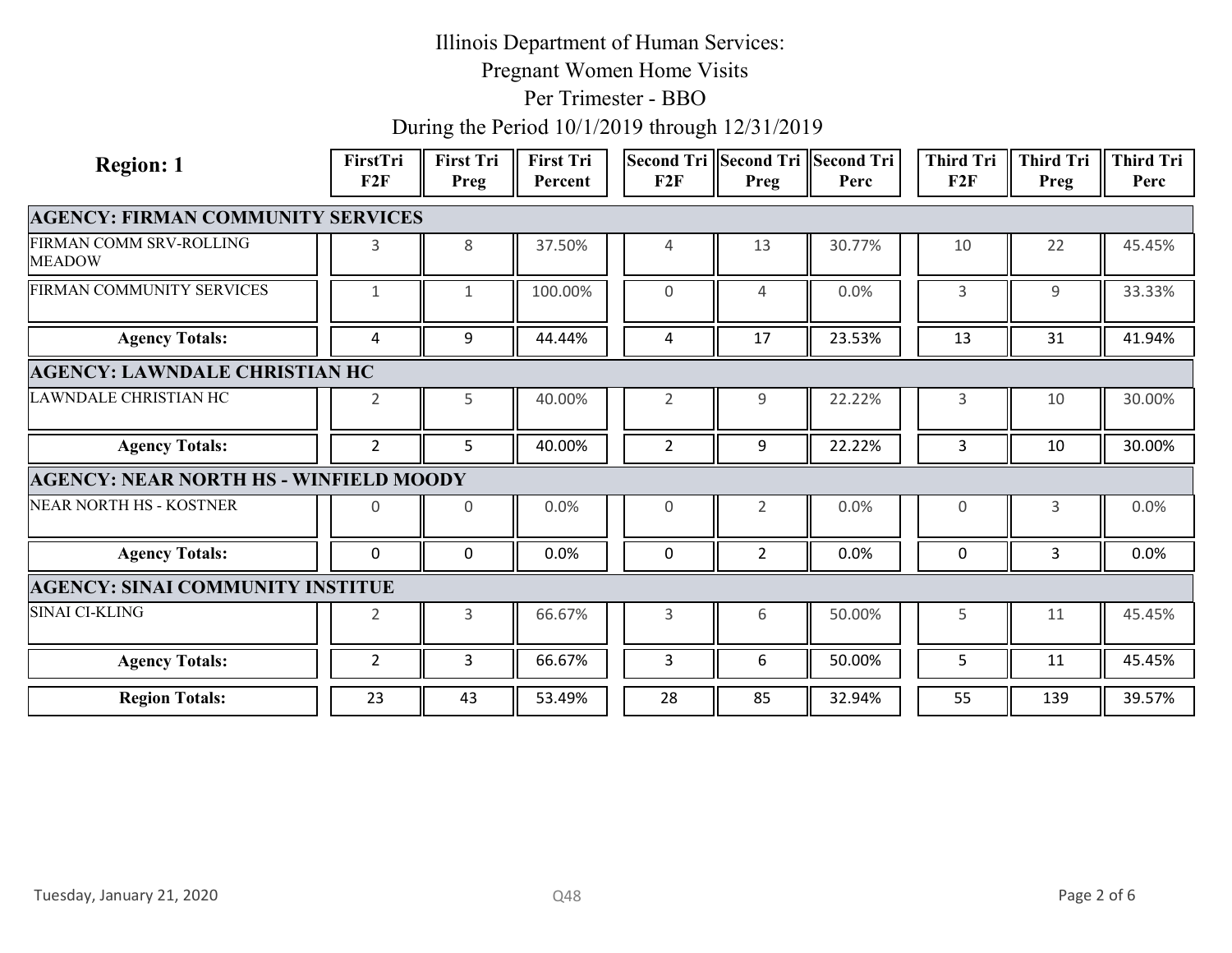Pregnant Women Home Visits

Per Trimester - BBO

| <b>Region: 2</b>              | FirstTri<br>F2F | <b>First Tri</b><br>Preg | First Tri<br>Percent | Second Tri Second Tri Second Tri<br>F2F | Preg         | Perc    | <b>Third Tri</b><br>F2F | <b>Third Tri</b><br>Preg | <b>Third Tri</b><br>Perc |
|-------------------------------|-----------------|--------------------------|----------------------|-----------------------------------------|--------------|---------|-------------------------|--------------------------|--------------------------|
|                               |                 |                          |                      |                                         |              |         |                         |                          |                          |
| <b>AGENCY: DUPAGE CHD</b>     |                 |                          |                      |                                         |              |         |                         |                          |                          |
| <b>DUPAGE CHD - WHEATON</b>   | $\overline{7}$  | $\mathsf g$              | 77.78%               | $10$                                    | 10           | 100.00% | 13                      | 14                       | 92.86%                   |
| <b>Agency Totals:</b>         | $\overline{7}$  | 9                        | 77.78%               | $10\,$                                  | 10           | 100.00% | 13                      | 14                       | 92.86%                   |
| <b>AGENCY: VNA FOX VALLEY</b> |                 |                          |                      |                                         |              |         |                         |                          |                          |
| VNA FOX VALLEY - KANE         | $\mathbf{1}$    | $\mathbf{3}$             | 33.33%               | $\overline{2}$                          | $\mathbf{3}$ | 66.67%  | $\overline{2}$          | 4                        | 50.00%                   |
| <b>Agency Totals:</b>         | $\mathbf{1}$    | $\mathbf{3}$             | 33.33%               | $\overline{2}$                          | $\mathbf{3}$ | 66.67%  | $\overline{2}$          | $\overline{a}$           | 50.00%                   |
| <b>AGENCY: WILL CHD</b>       |                 |                          |                      |                                         |              |         |                         |                          |                          |
| WILL CHD                      | 5               | 5                        | 100.00%              | $\overline{4}$                          | 6            | 66.67%  | $\overline{7}$          | 13                       | 53.85%                   |
| <b>Agency Totals:</b>         | 5               | 5                        | 100.00%              | 4                                       | 6            | 66.67%  | $\overline{7}$          | 13                       | 53.85%                   |
| <b>AGENCY: WINNEBAGO CHD</b>  |                 |                          |                      |                                         |              |         |                         |                          |                          |
| WINNEBAGO CHD                 | $\mathsf{3}$    | 5                        | 60.00%               | $\mathsf{3}$                            | 8            | 37.50%  | $\overline{4}$          | 12                       | 33.33%                   |
| <b>Agency Totals:</b>         | $\mathbf{3}$    | 5                        | 60.00%               | $\mathbf{3}$                            | $\,8\,$      | 37.50%  | $\overline{4}$          | 12                       | 33.33%                   |
| <b>Region Totals:</b>         | 16              | 22                       | 72.73%               | 19                                      | 27           | 70.37%  | 26                      | 43                       | 60.47%                   |
|                               |                 |                          |                      |                                         |              |         |                         |                          |                          |
| Tuesday, January 21, 2020     |                 |                          | Q48                  |                                         |              |         |                         | Page 3 of 6              |                          |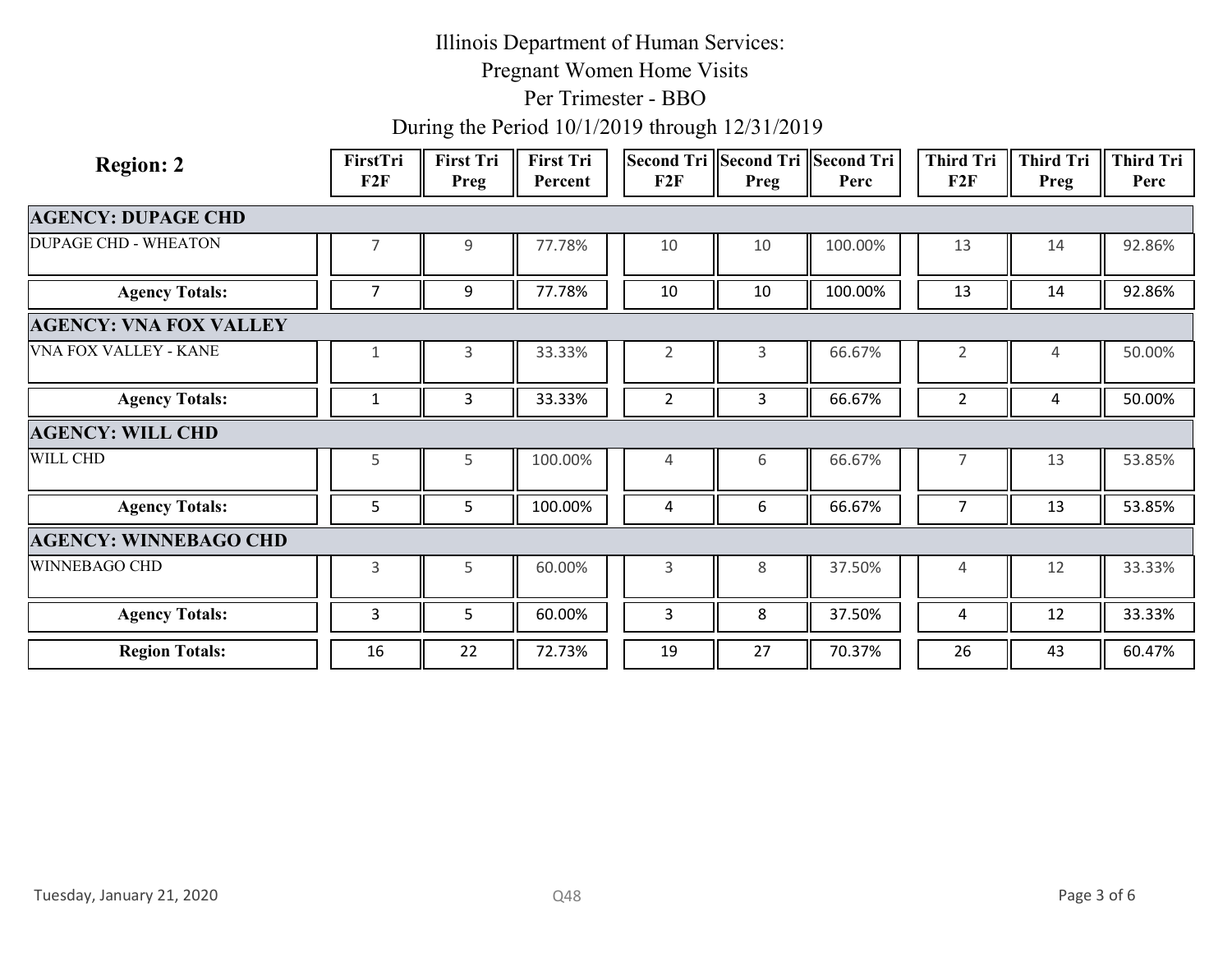Pregnant Women Home Visits

Per Trimester - BBO

| <b>Region: 3</b>              | FirstTri<br>F2F | First Tri<br>Preg | <b>First Tri</b><br>Percent | Second Tri Second Tri Second Tri<br>F2F | Preg           | Perc   | <b>Third Tri</b><br>F2F | Third Tri<br>Preg | <b>Third Tri</b><br>Perc |
|-------------------------------|-----------------|-------------------|-----------------------------|-----------------------------------------|----------------|--------|-------------------------|-------------------|--------------------------|
| <b>AGENCY: LIVINGSTON CHD</b> |                 |                   |                             |                                         |                |        |                         |                   |                          |
| <b>LIVINGSTON CHD</b>         | 0               | $\mathbf 0$       | 0.0%                        | $\mathbf 0$                             | $\mathbf{1}$   | 0.0%   | 1                       | $\overline{2}$    | 50.00%                   |
| <b>Agency Totals:</b>         | 0               | $\mathbf 0$       | $0.0\%$                     | $\pmb{0}$                               | $\mathbf{1}$   | 0.0%   | $\mathbf{1}$            | $\overline{2}$    | 50.00%                   |
| <b>AGENCY: MASON CHD</b>      |                 |                   |                             |                                         |                |        |                         |                   |                          |
| <b>MASON CHD</b>              | $\mathbf{1}$    | $\overline{2}$    | 50.00%                      | 1                                       | $\overline{2}$ | 50.00% | $\overline{2}$          | $\overline{2}$    | 100.00%                  |
| <b>Agency Totals:</b>         | $\mathbf{1}$    | $2^{\circ}$       | 50.00%                      | $\mathbf{1}$                            | $\overline{2}$ | 50.00% | $\overline{2}$          | $2^{\circ}$       | 100.00%                  |
| <b>AGENCY: MCLEAN CHD</b>     |                 |                   |                             |                                         |                |        |                         |                   |                          |
| <b>MCLEAN CHD</b>             | 3               | 6                 | 50.00%                      | 3                                       | 5              | 60.00% | $\overline{4}$          | $\overline{7}$    | 57.14%                   |
| <b>Agency Totals:</b>         | 3               | 6                 | 50.00%                      | 3                                       | 5              | 60.00% | 4                       | $\overline{7}$    | 57.14%                   |
| <b>AGENCY: TASC</b>           |                 |                   |                             |                                         |                |        |                         |                   |                          |
| <b>TASC</b>                   | $\mathbf 0$     | $\overline{0}$    | 0.0%                        | $\mathsf{O}\xspace$                     | $\mathsf{O}$   | 0.0%   | $\mathsf{O}$            | $\mathbf{1}$      | 0.0%                     |
| <b>Agency Totals:</b>         | $\mathbf 0$     | $\mathbf 0$       | $0.0\%$                     | $\mathbf 0$                             | $\mathsf 0$    | 0.0%   | $\mathbf 0$             | $\mathbf{1}$      | 0.0%                     |
| <b>AGENCY: TAZEWELL CHD</b>   |                 |                   |                             |                                         |                |        |                         |                   |                          |
| <b>TAZEWELL CHD</b>           | 3               | $\overline{4}$    | 75.00%                      | 1                                       | 5              | 20.00% | 6                       | 9                 | 66.67%                   |
| <b>Agency Totals:</b>         | 3               | 4                 | 75.00%                      | $\mathbf{1}$                            | 5              | 20.00% | 6                       | 9                 | 66.67%                   |
| <b>Region Totals:</b>         | $7\overline{ }$ | 12                | 58.33%                      | 5                                       | 13             | 38.46% | 13                      | 21                | 61.90%                   |
| Tuesday, January 21, 2020     |                 |                   | Q48                         |                                         |                |        |                         | Page 4 of 6       |                          |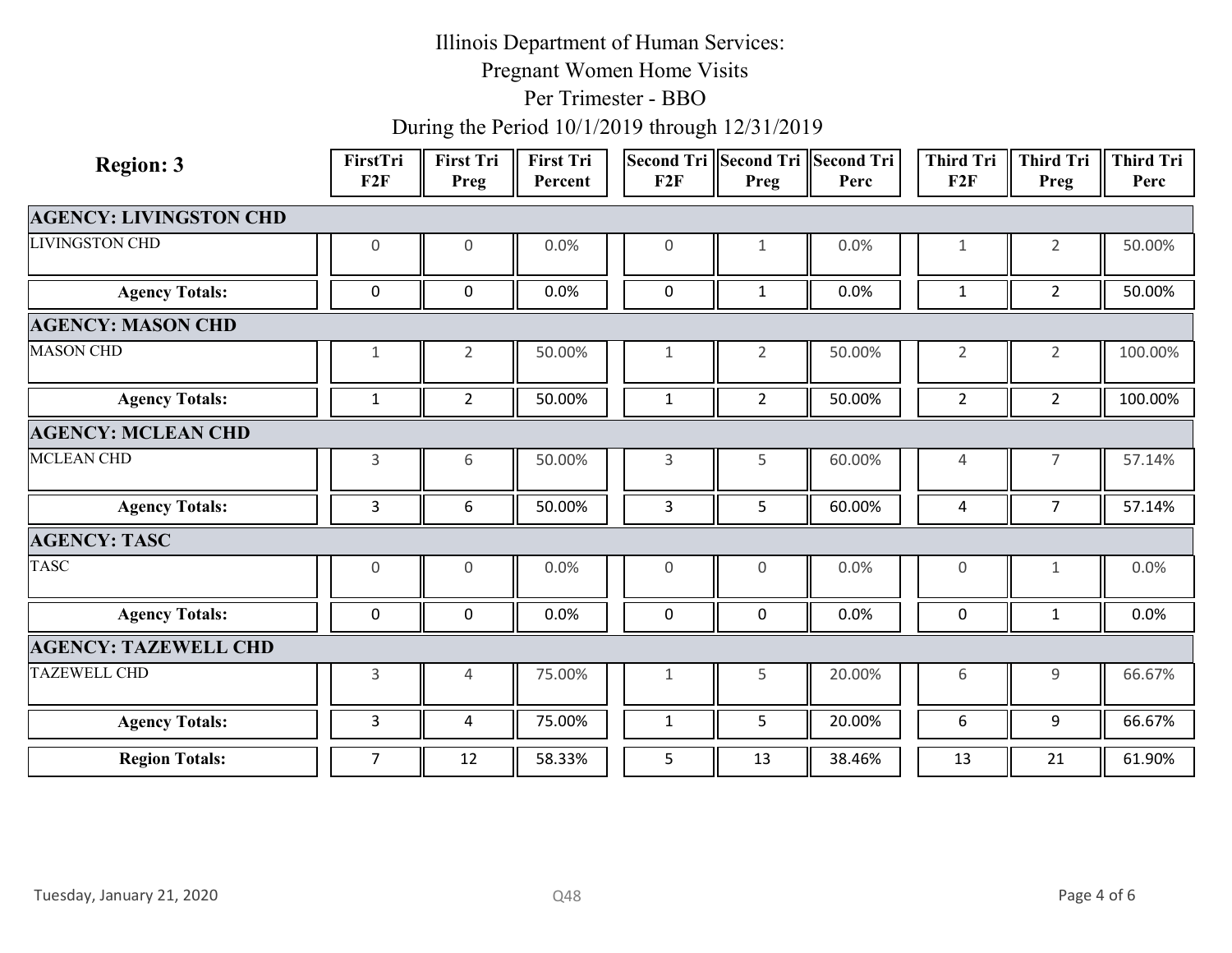Pregnant Women Home Visits

#### Per Trimester - BBO

| <b>AGENCY: ADAMS CHD</b><br>100.00%<br>100.00%<br>80.00%<br>5<br>4<br>$\overline{4}$<br>4<br>4<br>4<br>100.00%<br><b>Agency Totals:</b><br>100.00%<br>80.00%<br>5 <sub>1</sub><br>4<br>4<br>4<br>$\overline{a}$<br>4<br><b>AGENCY: MACON CHD</b><br>90.00%<br>73.33%<br>88.89%<br>9<br>10<br>11<br>15<br>16<br>18<br>88.89%<br>10<br>90.00%<br>11<br>15<br>73.33%<br>16<br>18<br><b>Agency Totals:</b><br>9<br><b>AGENCY: SANGAMON CHD</b><br>66.67%<br>50.00%<br>100.00%<br>$\overline{2}$<br>$\overline{2}$<br>$\overline{2}$<br>$\overline{2}$<br>$\mathbf{3}$<br>$\mathbf{1}$<br>50.00%<br>100.00%<br>66.67%<br><b>Agency Totals:</b><br>$\overline{2}$<br>$\overline{2}$<br>$\overline{2}$<br>$\overline{2}$<br>$\mathbf{3}$<br>$\mathbf{1}$<br><b>Region Totals:</b><br>87.50%<br>84.62%<br>17<br>80.95%<br>22<br>14<br>16<br>21<br>26 | <b>Region: 4</b>          | FirstTri<br>F2F | First Tri<br>Preg | <b>First Tri</b><br>Percent | Second Tri Second Tri Second Tri<br>F2F | Preg | Perc | Third Tri<br>F2F | <b>Third Tri</b><br>Preg | <b>Third Tri</b><br>Perc |
|----------------------------------------------------------------------------------------------------------------------------------------------------------------------------------------------------------------------------------------------------------------------------------------------------------------------------------------------------------------------------------------------------------------------------------------------------------------------------------------------------------------------------------------------------------------------------------------------------------------------------------------------------------------------------------------------------------------------------------------------------------------------------------------------------------------------------------------------|---------------------------|-----------------|-------------------|-----------------------------|-----------------------------------------|------|------|------------------|--------------------------|--------------------------|
| <b>ADAMS CHD</b><br><b>MACON CHD</b><br><b>SANGAMON CHD</b>                                                                                                                                                                                                                                                                                                                                                                                                                                                                                                                                                                                                                                                                                                                                                                                  |                           |                 |                   |                             |                                         |      |      |                  |                          |                          |
|                                                                                                                                                                                                                                                                                                                                                                                                                                                                                                                                                                                                                                                                                                                                                                                                                                              |                           |                 |                   |                             |                                         |      |      |                  |                          |                          |
|                                                                                                                                                                                                                                                                                                                                                                                                                                                                                                                                                                                                                                                                                                                                                                                                                                              |                           |                 |                   |                             |                                         |      |      |                  |                          |                          |
|                                                                                                                                                                                                                                                                                                                                                                                                                                                                                                                                                                                                                                                                                                                                                                                                                                              |                           |                 |                   |                             |                                         |      |      |                  |                          |                          |
|                                                                                                                                                                                                                                                                                                                                                                                                                                                                                                                                                                                                                                                                                                                                                                                                                                              |                           |                 |                   |                             |                                         |      |      |                  |                          |                          |
|                                                                                                                                                                                                                                                                                                                                                                                                                                                                                                                                                                                                                                                                                                                                                                                                                                              |                           |                 |                   |                             |                                         |      |      |                  |                          |                          |
|                                                                                                                                                                                                                                                                                                                                                                                                                                                                                                                                                                                                                                                                                                                                                                                                                                              |                           |                 |                   |                             |                                         |      |      |                  |                          |                          |
|                                                                                                                                                                                                                                                                                                                                                                                                                                                                                                                                                                                                                                                                                                                                                                                                                                              |                           |                 |                   |                             |                                         |      |      |                  |                          |                          |
|                                                                                                                                                                                                                                                                                                                                                                                                                                                                                                                                                                                                                                                                                                                                                                                                                                              |                           |                 |                   |                             |                                         |      |      |                  |                          |                          |
|                                                                                                                                                                                                                                                                                                                                                                                                                                                                                                                                                                                                                                                                                                                                                                                                                                              |                           |                 |                   |                             |                                         |      |      |                  |                          |                          |
|                                                                                                                                                                                                                                                                                                                                                                                                                                                                                                                                                                                                                                                                                                                                                                                                                                              |                           |                 |                   |                             |                                         |      |      |                  |                          |                          |
| Page 5 of 6                                                                                                                                                                                                                                                                                                                                                                                                                                                                                                                                                                                                                                                                                                                                                                                                                                  | Tuesday, January 21, 2020 |                 |                   | Q48                         |                                         |      |      |                  |                          |                          |